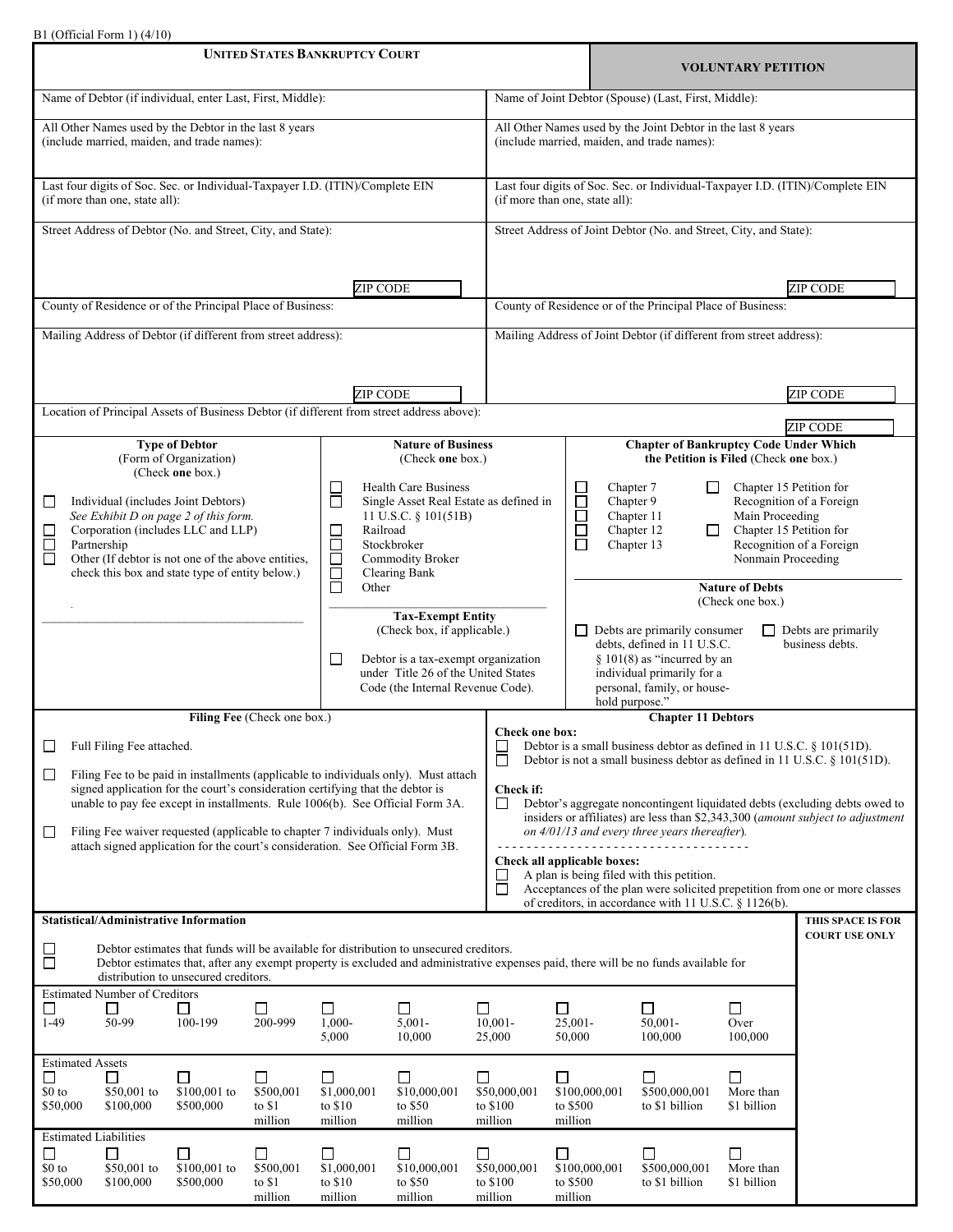| B1 (Official Form 1) $(4/10)$                                                                                                                                                                                                                                                                                                                                                 |                                                                                                                                                                                                                                                                                                                                                                                                                        |                                                                                                                                                                                                                                                                                                                                                                                                                                                                                                                | Page 2      |  |  |
|-------------------------------------------------------------------------------------------------------------------------------------------------------------------------------------------------------------------------------------------------------------------------------------------------------------------------------------------------------------------------------|------------------------------------------------------------------------------------------------------------------------------------------------------------------------------------------------------------------------------------------------------------------------------------------------------------------------------------------------------------------------------------------------------------------------|----------------------------------------------------------------------------------------------------------------------------------------------------------------------------------------------------------------------------------------------------------------------------------------------------------------------------------------------------------------------------------------------------------------------------------------------------------------------------------------------------------------|-------------|--|--|
| <b>Voluntary Petition</b>                                                                                                                                                                                                                                                                                                                                                     |                                                                                                                                                                                                                                                                                                                                                                                                                        | Name of Debtor(s):                                                                                                                                                                                                                                                                                                                                                                                                                                                                                             |             |  |  |
|                                                                                                                                                                                                                                                                                                                                                                               | (This page must be completed and filed in every case.)<br>All Prior Bankruptcy Cases Filed Within Last 8 Years (If more than two, attach additional sheet.)                                                                                                                                                                                                                                                            |                                                                                                                                                                                                                                                                                                                                                                                                                                                                                                                |             |  |  |
| Location<br>Where Filed:                                                                                                                                                                                                                                                                                                                                                      |                                                                                                                                                                                                                                                                                                                                                                                                                        | Case Number:                                                                                                                                                                                                                                                                                                                                                                                                                                                                                                   | Date Filed: |  |  |
| Location<br>Where Filed:                                                                                                                                                                                                                                                                                                                                                      |                                                                                                                                                                                                                                                                                                                                                                                                                        | Case Number:                                                                                                                                                                                                                                                                                                                                                                                                                                                                                                   | Date Filed: |  |  |
|                                                                                                                                                                                                                                                                                                                                                                               | Pending Bankruptcy Case Filed by any Spouse, Partner, or Affiliate of this Debtor (If more than one, attach additional sheet.)                                                                                                                                                                                                                                                                                         |                                                                                                                                                                                                                                                                                                                                                                                                                                                                                                                |             |  |  |
| Name of Debtor:                                                                                                                                                                                                                                                                                                                                                               |                                                                                                                                                                                                                                                                                                                                                                                                                        | Case Number:                                                                                                                                                                                                                                                                                                                                                                                                                                                                                                   | Date Filed: |  |  |
| District:                                                                                                                                                                                                                                                                                                                                                                     |                                                                                                                                                                                                                                                                                                                                                                                                                        | Relationship:                                                                                                                                                                                                                                                                                                                                                                                                                                                                                                  | Judge:      |  |  |
| <b>Exhibit A</b><br>(To be completed if debtor is required to file periodic reports (e.g., forms 10K and 10Q)<br>with the Securities and Exchange Commission pursuant to Section 13 or 15(d) of the<br>Securities Exchange Act of 1934 and is requesting relief under chapter 11.)                                                                                            |                                                                                                                                                                                                                                                                                                                                                                                                                        | <b>Exhibit B</b><br>(To be completed if debtor is an individual<br>whose debts are primarily consumer debts.)<br>I, the attorney for the petitioner named in the foregoing petition, declare that I<br>have informed the petitioner that [he or she] may proceed under chapter 7, 11, 12,<br>or 13 of title 11, United States Code, and have explained the relief available under<br>each such chapter. I further certify that I have delivered to the debtor the notice<br>required by 11 U.S.C. $\S$ 342(b). |             |  |  |
| ⊔                                                                                                                                                                                                                                                                                                                                                                             | Exhibit A is attached and made a part of this petition.                                                                                                                                                                                                                                                                                                                                                                | X                                                                                                                                                                                                                                                                                                                                                                                                                                                                                                              |             |  |  |
|                                                                                                                                                                                                                                                                                                                                                                               |                                                                                                                                                                                                                                                                                                                                                                                                                        | Signature of Attorney for Debtor(s)                                                                                                                                                                                                                                                                                                                                                                                                                                                                            | (Date)      |  |  |
| <b>Exhibit C</b><br>Does the debtor own or have possession of any property that poses or is alleged to pose a threat of imminent and identifiable harm to public health or safety?<br>Yes, and Exhibit C is attached and made a part of this petition.<br>$\Box$<br>$\Box$<br>No.                                                                                             |                                                                                                                                                                                                                                                                                                                                                                                                                        |                                                                                                                                                                                                                                                                                                                                                                                                                                                                                                                |             |  |  |
|                                                                                                                                                                                                                                                                                                                                                                               | <b>Exhibit D</b>                                                                                                                                                                                                                                                                                                                                                                                                       |                                                                                                                                                                                                                                                                                                                                                                                                                                                                                                                |             |  |  |
| (To be completed by every individual debtor. If a joint petition is filed, each spouse must complete and attach a separate Exhibit D.)<br>Exhibit D completed and signed by the debtor is attached and made a part of this petition.<br>If this is a joint petition:<br>Exhibit D also completed and signed by the joint debtor is attached and made a part of this petition. |                                                                                                                                                                                                                                                                                                                                                                                                                        |                                                                                                                                                                                                                                                                                                                                                                                                                                                                                                                |             |  |  |
|                                                                                                                                                                                                                                                                                                                                                                               |                                                                                                                                                                                                                                                                                                                                                                                                                        |                                                                                                                                                                                                                                                                                                                                                                                                                                                                                                                |             |  |  |
| $\Box$                                                                                                                                                                                                                                                                                                                                                                        | <b>Information Regarding the Debtor - Venue</b><br>(Check any applicable box.)<br>Debtor has been domiciled or has had a residence, principal place of business, or principal assets in this District for 180 days immediately<br>preceding the date of this petition or for a longer part of such 180 days than in any other District.                                                                                |                                                                                                                                                                                                                                                                                                                                                                                                                                                                                                                |             |  |  |
| $\Box$                                                                                                                                                                                                                                                                                                                                                                        | There is a bankruptcy case concerning debtor's affiliate, general partner, or partnership pending in this District.                                                                                                                                                                                                                                                                                                    |                                                                                                                                                                                                                                                                                                                                                                                                                                                                                                                |             |  |  |
| $\Box$                                                                                                                                                                                                                                                                                                                                                                        | Debtor is a debtor in a foreign proceeding and has its principal place of business or principal assets in the United States in this District, or has<br>no principal place of business or assets in the United States but is a defendant in an action or proceeding [in a federal or state court] in this<br>District, or the interests of the parties will be served in regard to the relief sought in this District. |                                                                                                                                                                                                                                                                                                                                                                                                                                                                                                                |             |  |  |
| <b>Certification by a Debtor Who Resides as a Tenant of Residential Property</b><br>(Check all applicable boxes.)                                                                                                                                                                                                                                                             |                                                                                                                                                                                                                                                                                                                                                                                                                        |                                                                                                                                                                                                                                                                                                                                                                                                                                                                                                                |             |  |  |
| $\Box$                                                                                                                                                                                                                                                                                                                                                                        | Landlord has a judgment against the debtor for possession of debtor's residence. (If box checked, complete the following.)                                                                                                                                                                                                                                                                                             |                                                                                                                                                                                                                                                                                                                                                                                                                                                                                                                |             |  |  |
|                                                                                                                                                                                                                                                                                                                                                                               |                                                                                                                                                                                                                                                                                                                                                                                                                        | (Name of landlord that obtained judgment)                                                                                                                                                                                                                                                                                                                                                                                                                                                                      |             |  |  |
|                                                                                                                                                                                                                                                                                                                                                                               |                                                                                                                                                                                                                                                                                                                                                                                                                        | (Address of landlord)                                                                                                                                                                                                                                                                                                                                                                                                                                                                                          |             |  |  |
| $\Box$                                                                                                                                                                                                                                                                                                                                                                        | Debtor claims that under applicable nonbankruptcy law, there are circumstances under which the debtor would be permitted to cure the<br>entire monetary default that gave rise to the judgment for possession, after the judgment for possession was entered, and                                                                                                                                                      |                                                                                                                                                                                                                                                                                                                                                                                                                                                                                                                |             |  |  |
| $\Box$                                                                                                                                                                                                                                                                                                                                                                        | Debtor has included with this petition the deposit with the court of any rent that would become due during the 30-day period after the filing<br>of the petition.                                                                                                                                                                                                                                                      |                                                                                                                                                                                                                                                                                                                                                                                                                                                                                                                |             |  |  |
| $\Box$                                                                                                                                                                                                                                                                                                                                                                        | Debtor certifies that he/she has served the Landlord with this certification. $(11 \text{ U.S.C.} \S 362(l))$ .                                                                                                                                                                                                                                                                                                        |                                                                                                                                                                                                                                                                                                                                                                                                                                                                                                                |             |  |  |